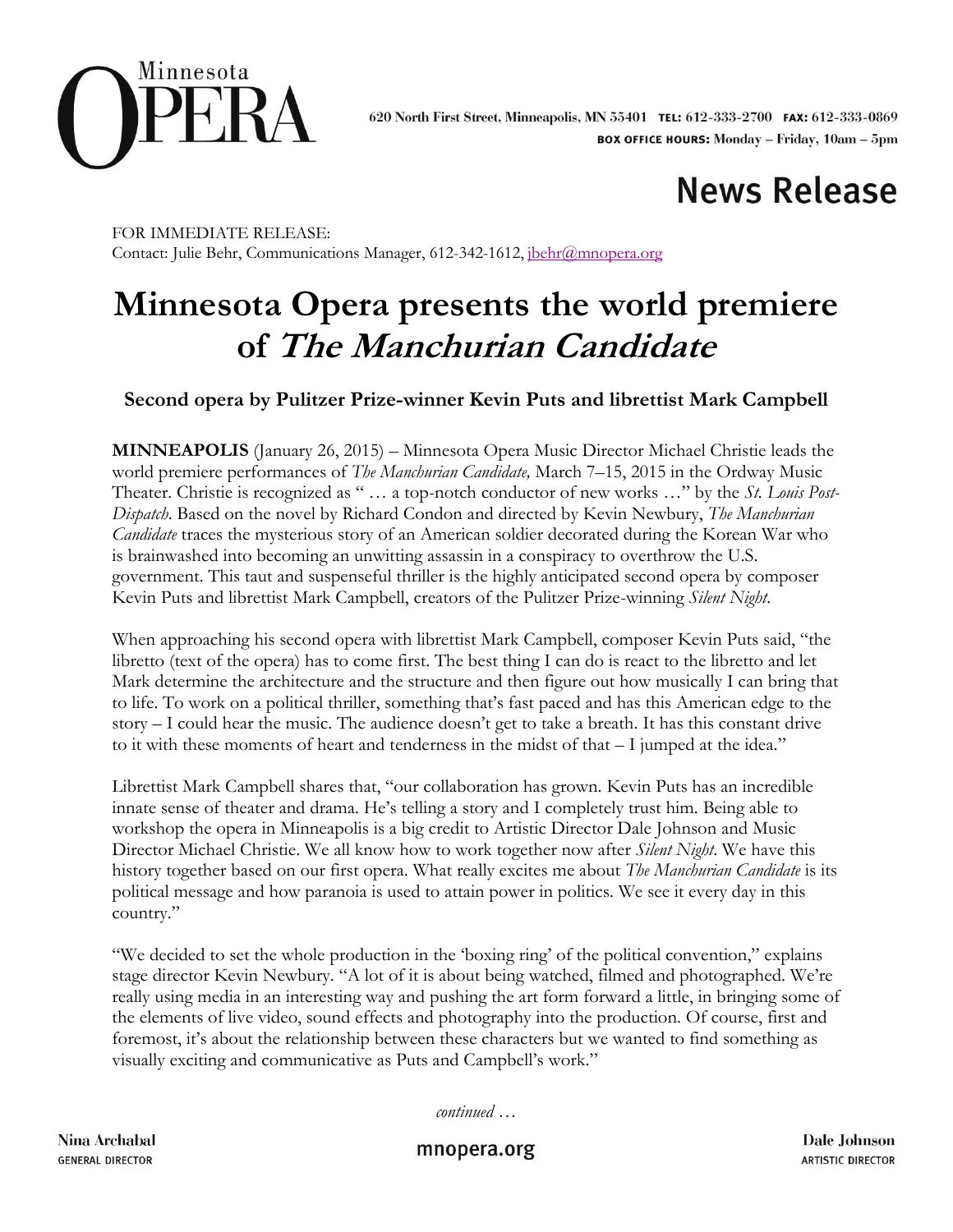#### *The Manchurian Candidate, p. 2*

#### **Rock the Ordway**

*The Manchurian Candidate* performances are part of Rock the Ordway: 22 Days of Opening Nights, marking the grand opening of the new state-of-the-art Concert Hall at Ordway Center for the Performing Arts. Rock the Ordway is organized by The Arts Partnership, a nonprofit collaboration among Minnesota Opera, Ordway Center for the Performing Arts, The Saint Paul Chamber Orchestra (SPCO) and The Schubert Club. A Grand Opening Celebration Concert featuring the SPCO in collaboration with Minnesota Opera Music Director Michael Christie, Minnesota Opera Chorus and soloists, pianist and SPCO Artistic Partner Jeremy Denk, mezzo-soprano Sasha Cook and others is scheduled for February 28.

#### **Minnesota Opera's New Works Initiative**

*The Manchurian Candidate* is part of Minnesota Opera's New Works Initiative (NWI), a landmark program designed to invigorate the operatic repertoire with an infusion of contemporary works. Composer Kevin Puts reflects, "Minnesota Opera has this incredible history of developing new opera and to be a part of that and to be brought into this genre is something that I had always thought about doing, but Dale Johnson had the idea that I could write opera. I feel very indebted to Minnesota Opera and very excited to be back." *The Manchurian Candidate* follows Kevin Puts' Pulitzer Prize-winning first opera *Silent Night*, also led by Michael Christie and with a libretto by Mark Campbell, which Minnesota Opera premiered in 2011.

Since the NWI was launched in March 2008, it has produced the American premiere of Jonathan Dove's *The Adventures of Pinocchio*; revivals of Bernard Herrmann's *Wuthering Heights*; and Dominick Argento's *Casanova's Homecoming* and *The Dream of Valentino*; and the world premieres of Kevin Puts and Mark Campbell's *Silent Night*, winner of the 2012 Pulitzer Prize in Music; and Douglas J. Cuomo's *Doubt*, with a libretto by John Patrick Shanley. *The Shining*, with music by Paul Moravec and a libretto by Mark Campbell, based on Stephen King's 1977 best-selling novel, will premiere in 2016 in performances led by Michael Christie. During the 2016–2017 season, Minnesota Opera will premiere *Dinner at Eight*, a new comic opera by composer William Bolcom and librettist Mark Campbell, based on the play by George S. Kaufman and Edna Ferber. In May 2016, Project Opera, Minnesota Opera's youth training program for students in grades 4–12, will premiere *Memory Boy* as an extension of the NWI. This new opera by composer Reinaldo Moya and librettist Mark Campbell is based on the novel by Will Weaver. *Black Sox*, with music by Joel Puckett and a libretto by Eric Simonson, will premiere during the 2018–2019 season and tells the story of the 1919 Chicago White Sox team that threw the World Series that year.

#### **The Manchurian Candidate Synopsis**

*The Manchurian Candidate* is based on a 1959 novel by Richard Condon, which inspired two film adaptations. In the story, Captain Ben Marco, Sergeant Raymond Shaw and the rest of their infantry platoon are kidnapped during the Korean War and brainwashed to believe that Shaw saved their lives in combat – for which Congress awards him the Medal of Honor. Years after the war, Marco begins having a recurring nightmare about Shaw murdering two of their men while under observation by Chinese and Soviet officials. When Marco learns that another soldier from the platoon has been suffering the same nightmare, he determines to solve the mystery.

#### **Community Events Surrounding The Manchurian Candidate**

In celebration of *The Manchurian Candidate*, Minnesota Opera invites audiences to discover the musical and cinematic interpretations of this political thriller. Visit [mnop.co/manchurian-community-events](http://www.mnopera.org/season/2014-2015/the-manchurian-candidate/community-events/) for more details on upcoming events surrounding *The Manchurian Candidate*.

#### Trylon Microseries: Masterpieces of Paranoia

Minnesota Opera has partnered with the Trylon microcinema to present Masterpieces of Paranoia, a series involving handsome protagonists who find their everyday lives surrounded by shadowy, nebulous forces.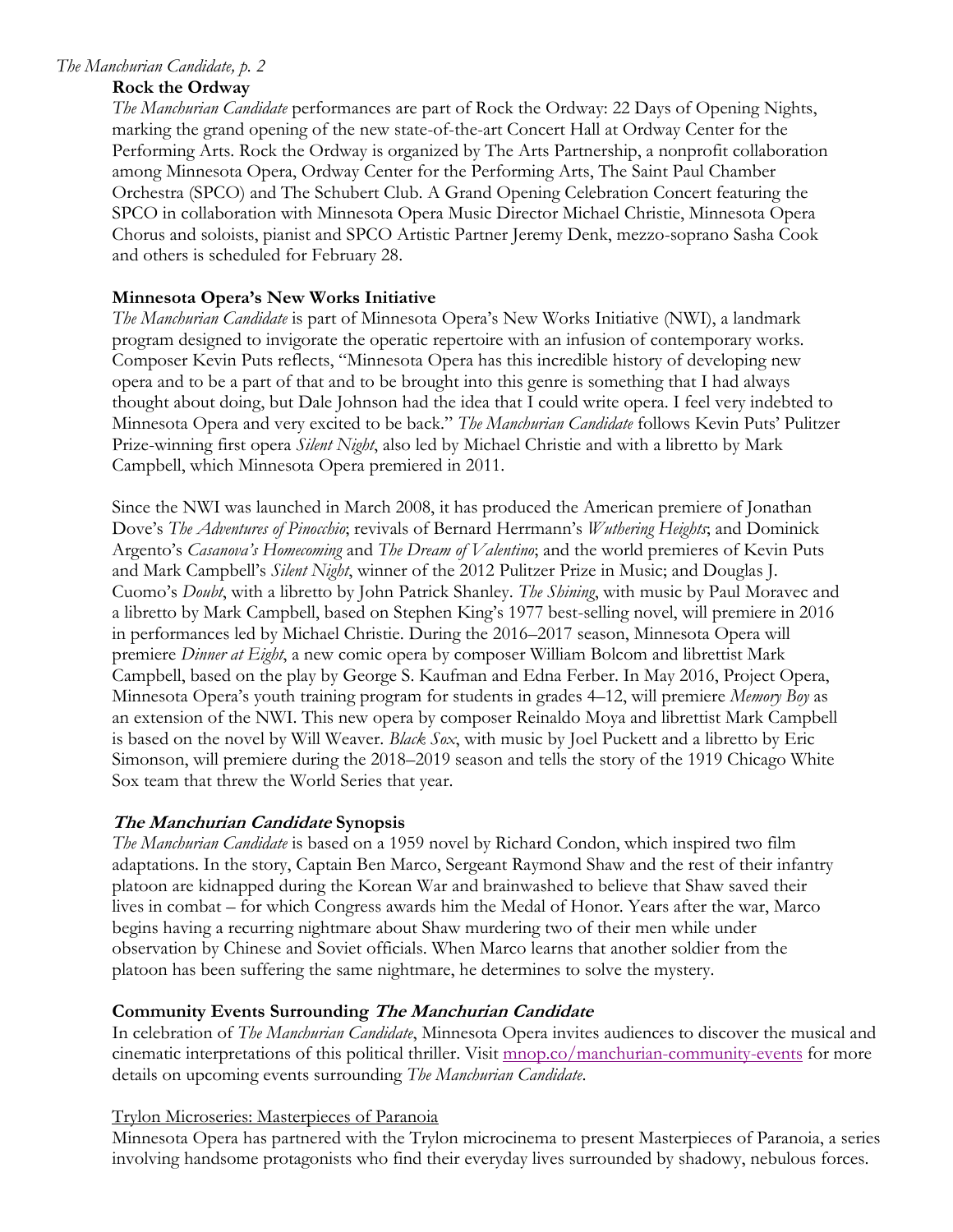#### *The Manchurian Candidate, p. 3*

Films include *The Manchurian Candidate* (1962), *Blow Out* (1981), *All the President's Men* (1976) and *Three Days of the Condor* (1975). Films are shown every Monday and Tuesday in February at the Trylon in south Minneapolis. Tickets: \$8 at takeup.org.

#### Behind the Curtain

Minnesota Opera's Head of Music Rob Ainsley explores the world-premiere production with members of *The Manchurian Candidate* cast and creative team. Monday, February 16 at 7:00 p.m. Tickets \$10-\$35 at mnop.co/btc.

#### Composer Conversation with Kevin Puts

The SPCO, Minnesota Public Radio, Minnesota Opera and American Composers Forum present an informal Composer Conversation with Kevin Puts, hosted by Classical MPR's Emily Reese on February 18 at 7:00 p.m. at Amsterdam Bar & Hall in downtown St. Paul. Event is free, but registration required at thespco.org.

#### *Opera Viva!* How an Opera Comes to Life

Minnesota Opera's season-long residency at Hennepin County Libraries continues with this special two-part series. *The Manchurian Candidate* artists and creators will give a special behind-the-scenes peek at how a new work comes to life, from commission to final performance. Part I on February 24 at 6:30 p.m. features composer Kevin Puts, librettist Mark Campbell and Artistic Director Dale Johnson. Part II on March 10 at 6:30 p.m. highlights Minnesota Opera Production Director Karen Quisenberrry. Tickets are free, but reservations required at hclib.org.

#### **More About The Manchurian Candidate**

At the final workshop for *The Manchurian Candidate* in December 2014, *MinnPost* praised that "Campbell's libretto distills Condon's 1959 Cold War thriller into … action, revelation and paranoia, with occasional breaks for romance. Puts' score is complex and colorful."

*The Manchurian Candidate* cast includes baritone Matthew Worth as Sergeant Raymond Shaw, soprano Brenda Harris as Eleanor Iselin, tenor Leonardo Capalbo as Captain Ben Marco and bass Daniel Sumegi as Senator Johnny Iselin.

Visit [mnop.co/manchurian](http://www.mnopera.org/season/2014-2015/the-manchurian-candidate/) to find creative team and artist biographies, video clips, show synopses and background notes.

| What:    | The Manchurian Candidate by composer Kevin Puts. Libretto by Mark Campbell.<br>Based on the novel by Richard Condon.<br>A Minnesota Opera New Works Initiative Production.                                           |                                                             |  |
|----------|----------------------------------------------------------------------------------------------------------------------------------------------------------------------------------------------------------------------|-------------------------------------------------------------|--|
|          | Sung in English with English captions projected above the stage.                                                                                                                                                     |                                                             |  |
| Where:   | Music Theater at Ordway, 345 Washington Street, Saint Paul, MN 55102.                                                                                                                                                |                                                             |  |
| When:    | Saturday, March 7, 7:30 p.m.<br>Thursday, March 12, 7:30 p.m.<br>Sunday, March 15, 2:00 p.m.                                                                                                                         | Sunday, March 8, 2:00 p.m.<br>Saturday, March 14, 7:30 p.m. |  |
| Tickets: | \$25 – \$200. Call the Minnesota Opera Ticket Office at 612-333-6669, Monday-<br>Friday, 10:00 a.m.–5:00 p.m., or purchase online at <u>mnopera.org</u> .                                                            |                                                             |  |
| Media:   | An online press room (available at <u>mnop.co/dropbox</u> ) includes workshop photos,<br>artist headshots, costume sketches, set designs and marketing artwork. Check back<br>for updated resources and information. |                                                             |  |